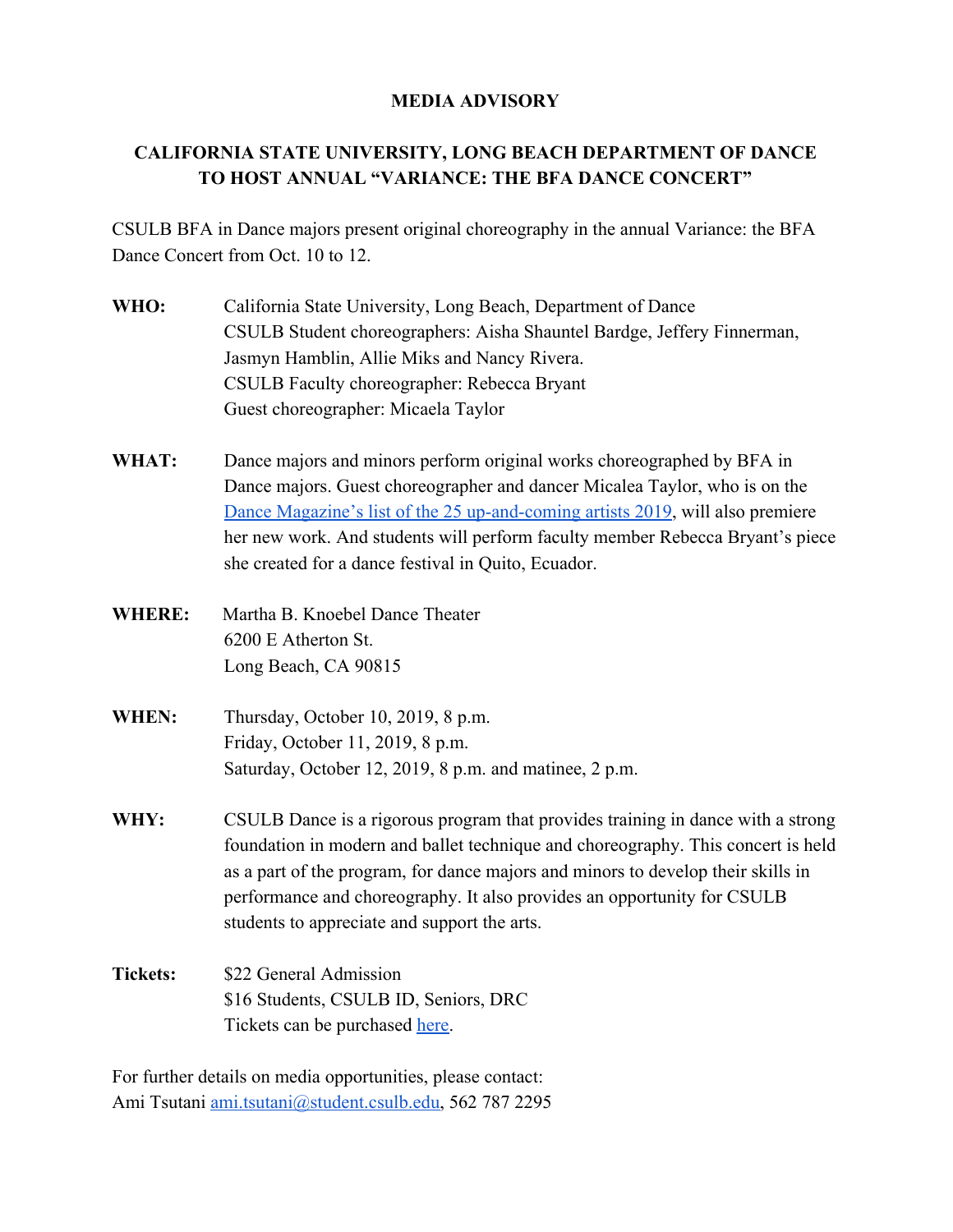## Ami Tsutani May 16, 2019

Allie Miks, a 24-year-old student choreographer, started making her new dance a few months ago in preparation for "Variance: the BFA Dance Concert," happening this fall at California State University, Long Beach (CSULB).

The spring semester is about to come to an end, and three months of summer vacation quickly approaches. However, for Miks and three other student choreographers whose pieces have been chosen for the fall concert, "Variance," the summer vacation is not really a vacation; it is time to develop and give forms to their ideas.

These choreographers, Miks and others, Jasmyn Hamblin, Jeff Finnerman and Nancy Rivera, are BFA candidates in Dance at CSULB. They submitted their project proposals in April and were accepted to showcase in "Variance." Not all students who are interested in choreographing are able to present their works in the concert.

This show is directed by Rebecca Lemme, an associate professor of dance at CSULB.

In the process of choosing pieces, "we were looking at pieces themselves and how the show will fit together," Lemme said. "We are an educational institution. We are more concerned about choosing pieces that we think have a lot of potential."

Allie Miks, one of these student choreographers for "Variance," is a 24-year-old aspiring dancer and choreographer.

Miks talked about her feelings, thoughts and plans for the making process of her piece.

"I was really excited and nervous," Miks said about the time she found out her proposal was accepted. "It's a project that I think will be really fun and new for me."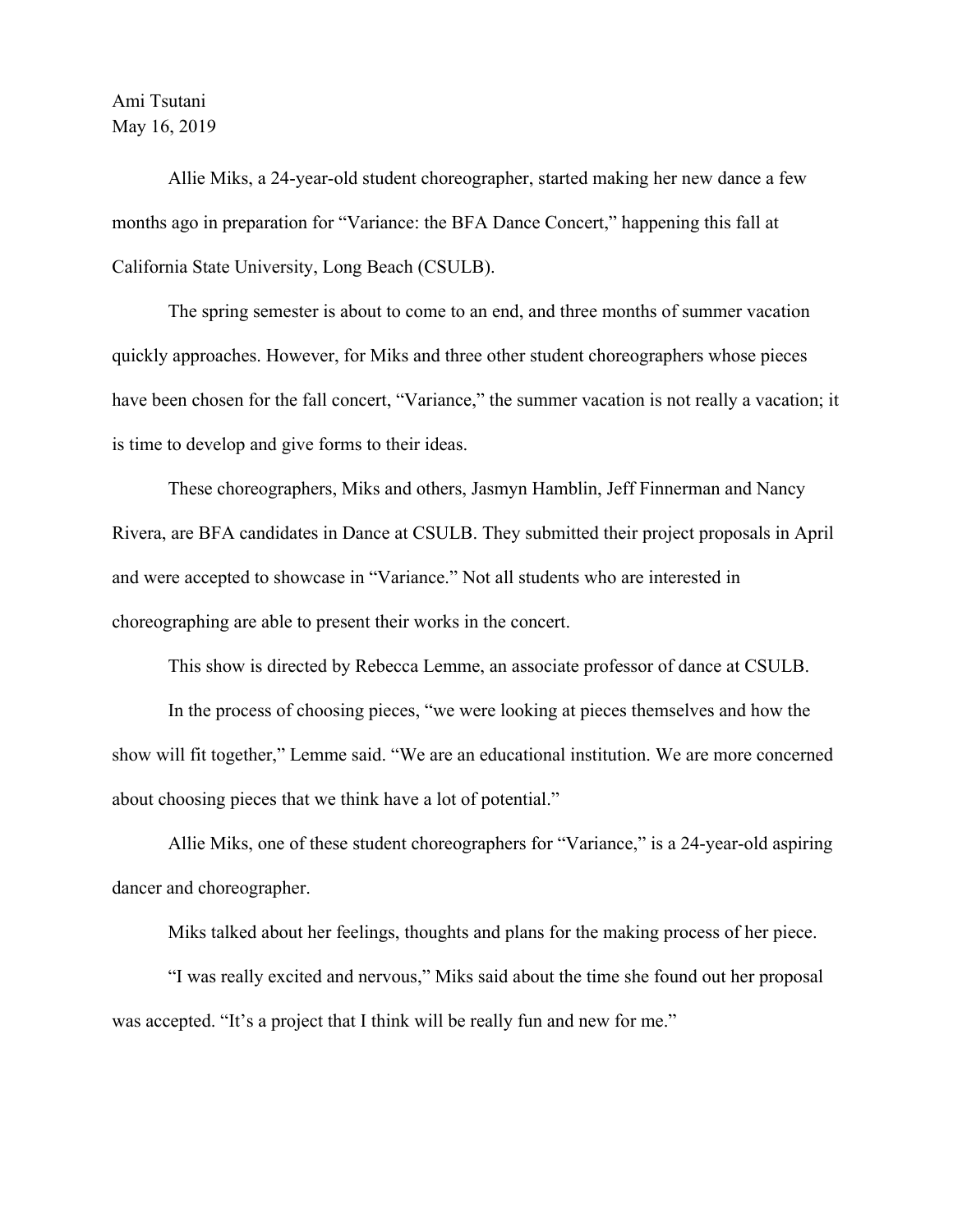According to her unofficial in-progress description, her piece "garbed in" is a project that examines "how clothes exaggerate or restrict the body and how the shape of a garment can influence the movement."

After her proposal got approved, Miks moved on to the next step: the audition to cast student dancers for her piece.

The audition was held in a studio at the Department of Dance building on May 3. The studio looked full with close to 40 students who hoped to be cast in a piece.

All four choreographers auditioned for their pieces together. Some choreographers taught a small phrase to the dancers while other choreographers let them improvise with a set of rules.

The audition lasted for more than two hours. After the audition, the choreographers gathered and decided which dancers they would choose for their pieces.

"I was looking for dancers that are comfortable with working in collaboration and in contributing to the piece overall," Miks said. She continued, "I often look for mature dancers in how they move and approach a concept."

She cast two dancers in "garbed in": Clara Vigil and Jocelyn Garcia.

"I love working with Allie because she is so open and receptive to what's happening in the moment," said Clara Vigil, who has worked with Miks before. "I'm just thrilled that I get the opportunity to work with her again."

Jocelyn Garcia, who has cast for Miks' piece for the first time, explained how excited she is to collaborate with Miks. "I had no idea that I and Clara would be the ones lucky enough to help create this piece," Gracia said.

Miks' working process is collaborative. She likes to work with what her dancers have to offer rather than forcing them into doing movements that do not feel natural to them.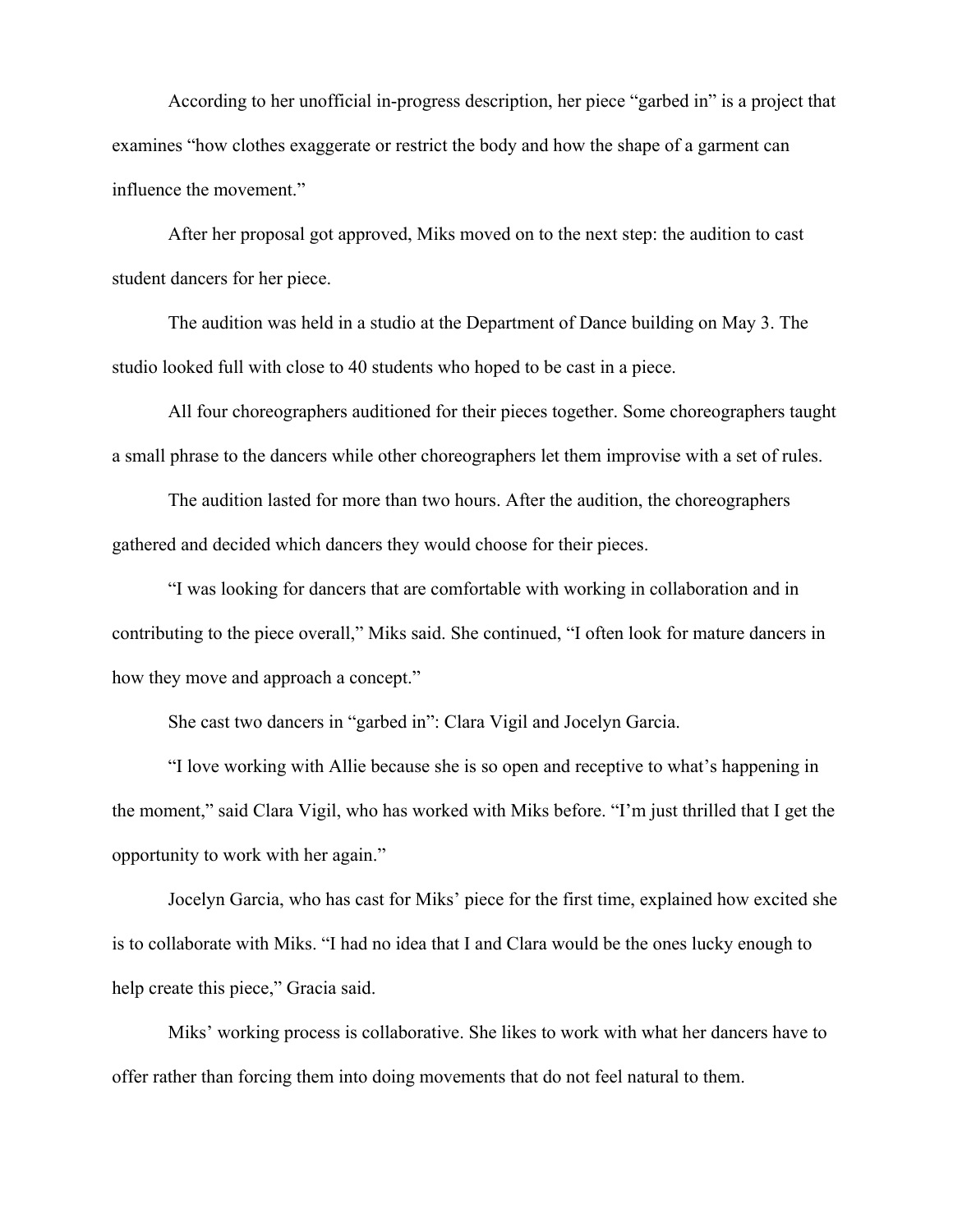"It's a very chill back and forth process," Vigil looked back through her collaborative experience with Miks. "There is so much uncertainty in the initial stages, which could be seen as daunting or stressful, but Allie is so methodical and explicit about what she wants that I never lose faith."

The first time Miks created a dance for stage was in her junior year of high school. The dance was for seven dancers to a song by Radiohead.

"At the time, I got a lot of great feedback and submitted it to a competition as well that I was recognized for," Miks said. "I guess it was a bit hit in my district."

Since then, she has constantly choreographed and also performed as a dancer.

Miks explained how she enjoys both choreographing and performing. "For me, both are a creative outlook on myself as an artist, the choreographing as a way to collaborate with others in creating new works, and the performance as a way to express myself through someone else's lens."

The most exciting thing for Miks, regarding her piece, is to work in close collaboration with Kelsey Vidic, the costume designer who has worked for concerts of Department of Dance.

Saying she does not know how her piece will look, Miks is planning to have her two dancers change their costumes on stage a few times. "I don't think it will be a very 'dance-y' piece. [It will be] probably very pedestrian and gestural."

During the summer, Miks and her dancers will not have an intense rehearsal process. They will start workshopping with movements in June. July will be a time for Miks to work mostly with the costume designer, Vidic, to create some costume pieces. Miks and her dancers will all get back together in August.